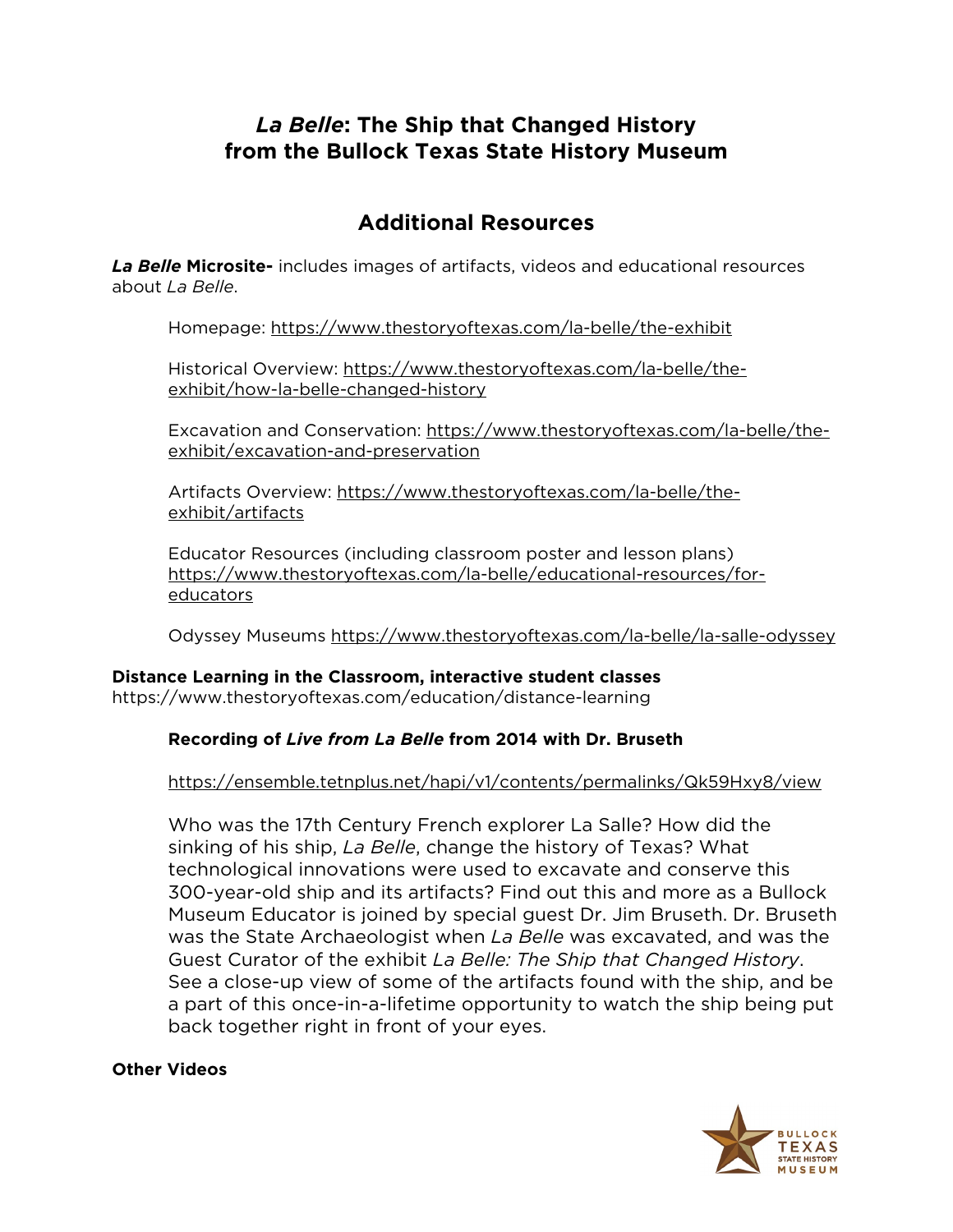Brief Overview video <https://www.youtube.com/watch?v=E1EgyWK1kL4>

*Shipwrecked* Multisensory film in Museum <https://www.thestoryoftexas.com/visit/calendar/shipwrecked>

See the Story Unfold Overview video <https://www.youtube.com/watch?v=zVd0-OOWSt0>

Building *La Belle* Time-lapse Video <https://www.facebook.com/108529246095/videos/2066545916699006>

Moving *La Belle* in the Museum video [https://www.youtube.com/watch?v=hlPUJfK\\_lzY](https://www.youtube.com/watch?v=hlPUJfK_lzY)

#### **Artifacts, in Artifact Gallery**

The Ship

<https://www.thestoryoftexas.com/discover/artifacts/la-belle-spotlight-052215>

Sun King Medallion

<https://www.thestoryoftexas.com/discover/artifacts/sun-king-medallion> can purchase replica pin: [https://store.bullockmuseum.org/400326/la](https://store.bullockmuseum.org/400326/la-belle-artifact-replica-sun-king-symbol-bronze-pin.html)[belle-artifact-replica-sun-king-symbol-bronze-pin.html](https://store.bullockmuseum.org/400326/la-belle-artifact-replica-sun-king-symbol-bronze-pin.html)

Rat Skeleton [https://www.thestoryoftexas.com/discover/artifacts/labelle-rat-spotlight-](https://www.thestoryoftexas.com/discover/artifacts/labelle-rat-spotlight-103114)[103114](https://www.thestoryoftexas.com/discover/artifacts/labelle-rat-spotlight-103114)

Glass Trade Beads <https://www.thestoryoftexas.com/discover/artifacts/glass-trade-beads>

Game Piece <https://www.thestoryoftexas.com/discover/artifacts/game-piece>

Sand Glass Clock <https://www.thestoryoftexas.com/discover/artifacts/sand-glass>

Swivel Gun <https://www.thestoryoftexas.com/discover/artifacts/swivel-gun>

Pewter Porringer <https://www.thestoryoftexas.com/discover/artifacts/pewter-porringer>

Bronze Cannon [https://www.thestoryoftexas.com/discover/artifacts/bronze-four-pound](https://www.thestoryoftexas.com/discover/artifacts/bronze-four-pound-cannon)[cannon](https://www.thestoryoftexas.com/discover/artifacts/bronze-four-pound-cannon)

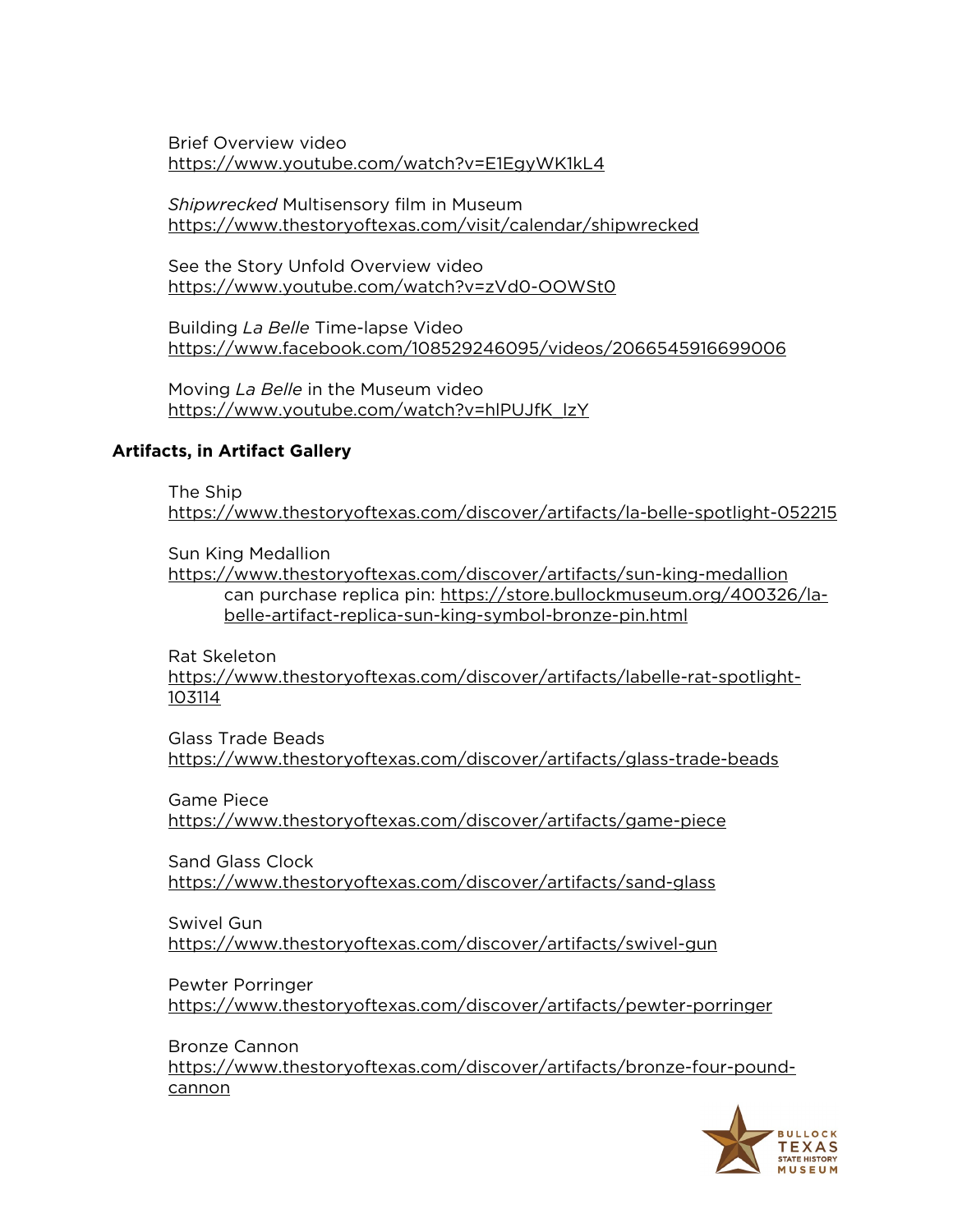Brass Candlestick <https://www.thestoryoftexas.com/discover/artifacts/brass-candlestick>

Ruler

<https://www.thestoryoftexas.com/discover/artifacts/ruler-in-french-inches>

Cask with Lead Shot

<https://www.thestoryoftexas.com/discover/artifacts/cask-with-lead-shot>

Nocturnal

<https://www.thestoryoftexas.com/discover/artifacts/nocturnal>

Fica

<https://www.thestoryoftexas.com/discover/artifacts/glass-fica>

Colander

<https://www.thestoryoftexas.com/la-belle/the-exhibit/artifacts>

Mirror

<https://www.thestoryoftexas.com/la-belle/the-exhibit/artifacts>

Musket Cartridge

<https://www.thestoryoftexas.com/la-belle/the-exhibit/artifacts>

Rigging and Blocks <https://www.thestoryoftexas.com/la-belle/the-exhibit/artifacts>

Straight Pins <https://www.thestoryoftexas.com/la-belle/the-exhibit/artifacts> Quern Stone <https://www.thestoryoftexas.com/la-belle/the-exhibit/artifacts>

Brass Powder Flask <https://www.thestoryoftexas.com/la-belle/the-exhibit/artifacts>

Ladle

<https://www.thestoryoftexas.com/la-belle/the-exhibit/artifacts>

Knives

<https://www.thestoryoftexas.com/la-belle/the-exhibit/artifacts>

**Gunflint** 

<https://www.thestoryoftexas.com/la-belle/the-exhibit/artifacts>

Cooper's Drawknife <https://www.thestoryoftexas.com/la-belle/the-exhibit/artifacts>

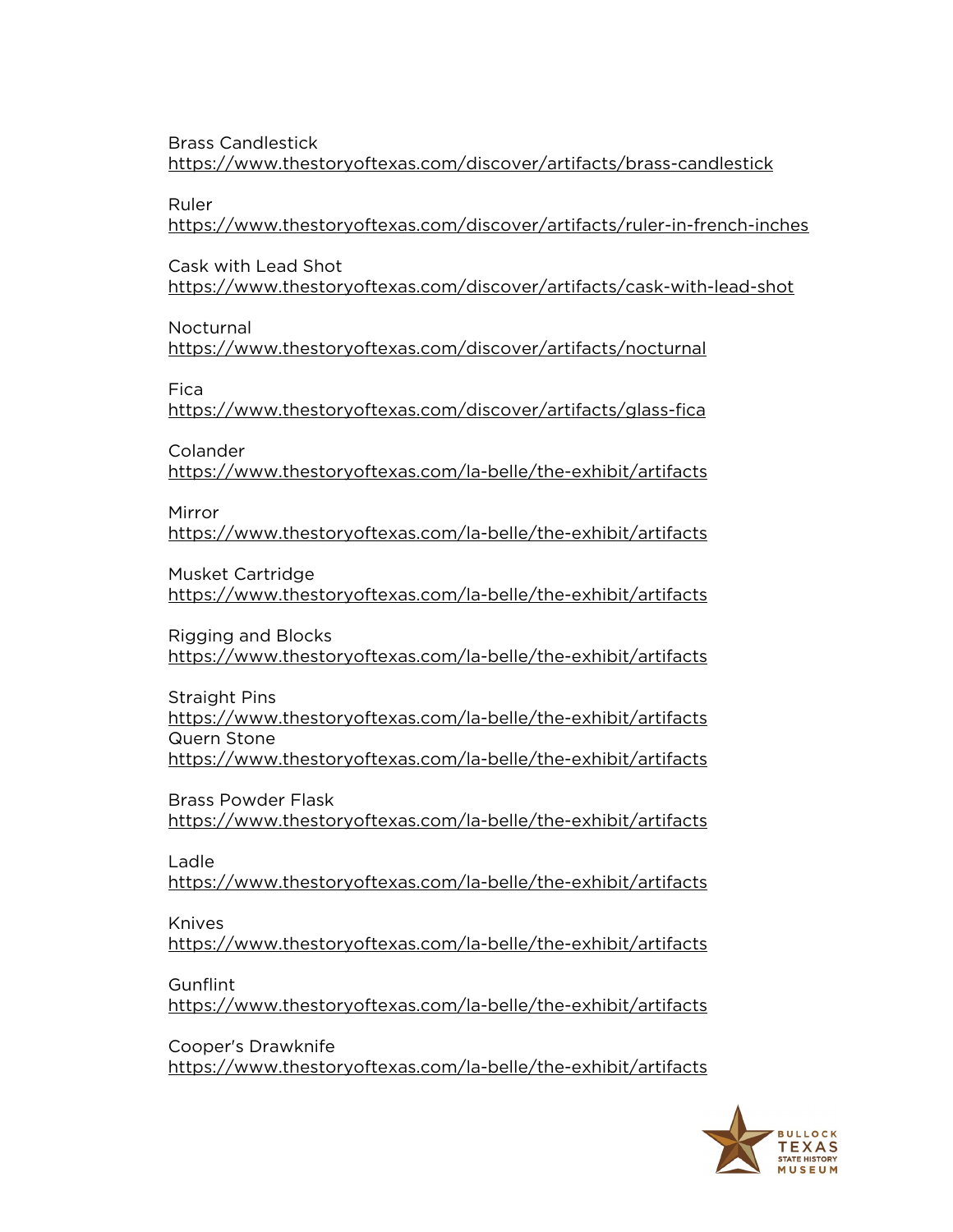# **Resources by Other Organizations**

## **The La Salle Odyssey: Texas Historical Commission**

<http://www.thc.state.tx.us/public/upload/publications/Odyssey.pdf> The La Salle Odyssey is a series of exhibits in seven museums in the areas of Corpus Christi and Matagorda Bay.

## **Texas Beyond History: Online La Belle Exhibit**

<http://www.texasbeyondhistory.net/belle/>

This online exhibit about the La Belle shipwreck gives detailed information about the discovery and excavation of the ship, along with interactive options to explore the shipwreck and investigate the human remains found on board.

Logbook<https://www.texasbeyondhistory.net/belle/images/log.html>

## **Texas Beyond History: Online Fort St. Louis Exhibit**

<https://texasbeyondhistory.net/stlouis/index.html> This online exhibit about the La Salle's expedition gives information about the journey and Fort St. Louis.

## **NOVA Online - Voyage of Doom**

<http://www.pbs.org/nova/lasalle/>

This website has several interactive and exploratory options, such as "Stories in the Timber," "Explore the Ship," and "Buoyancy Brainteasers."

## **Texas A&M University, Nautical Archeology**

<http://nautarch.tamu.edu/CRL/projects/#lasalleshipwreckproject> The La Salle Shipwreck Project describes the conservation methods used for various artifacts found aboard *La Belle*.

## **Texas Almanac**

<http://www.texasalmanac.com/history/highlights/labelle/> Provides detailed descriptions of *La Belle* and Fort St. Louis.

## **The Handbook of Texas Online**

<https://tshaonline.org/handbook/online/articles/upl01> Provides detailed descriptions of La Salle's expedition.

## **Chapa Poem**

<https://texasbeyondhistory.net/stlouis/images/life-chapa-readmore.html>

# **General Searchable Texas History Encyclopedia--search for each person by name**

<https://tshaonline.org/handbook/online>

#### **MathHappens field trips to the Bullock Museum** <https://www.mathhappens.org/math-field-trip-texas-state-history-museum-la-belle/>

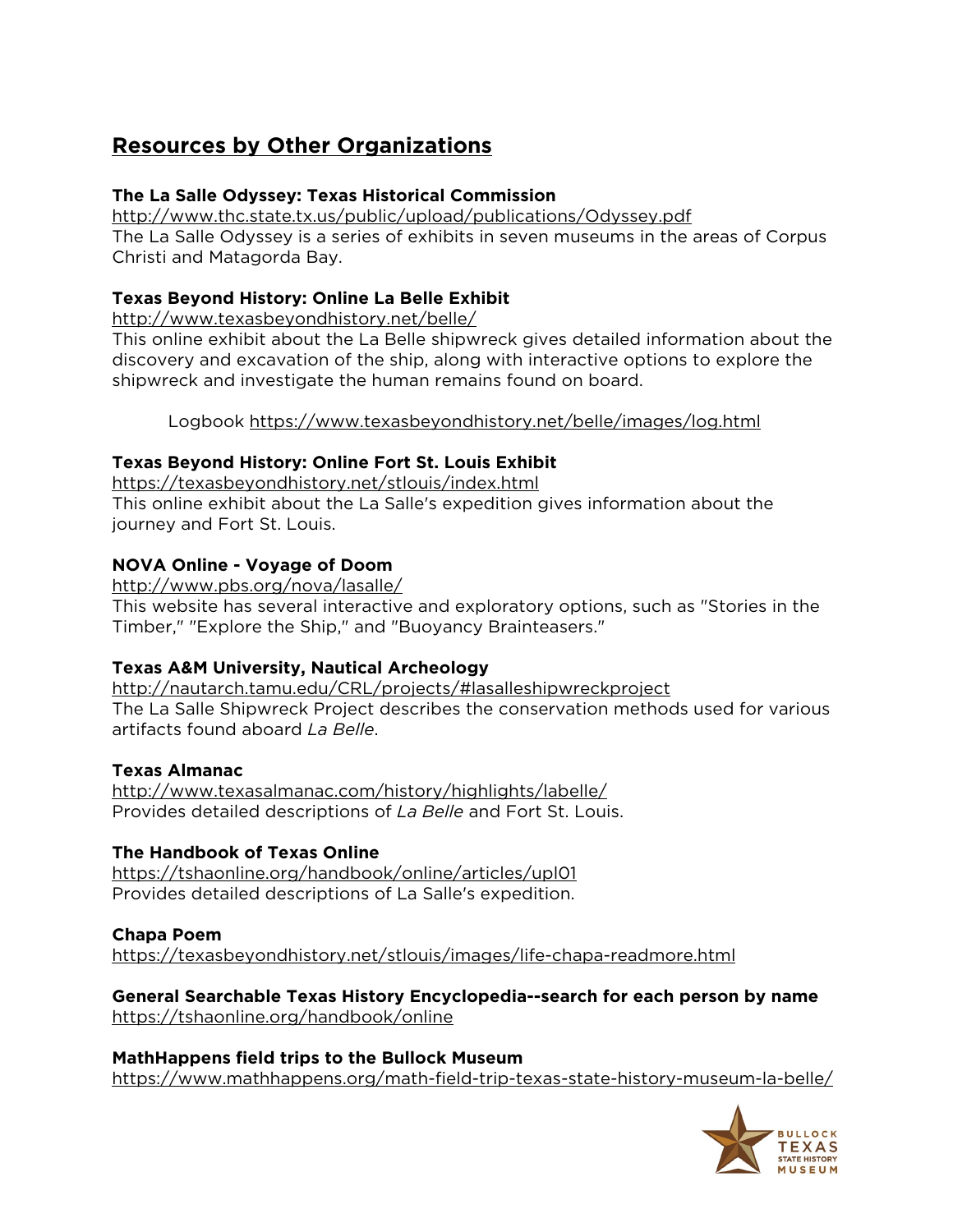**"Children Learning From Children of the Past: A Study of Fifth Graders' Development of Empathy With Historical Characters", Loomis Geneser, Pamela** 

**Vivien.** Academic study article that experimented with having students study the story of the Talon children as a way to connect to empathy.

[https://www.academia.edu/1803360/Children\\_Learning\\_From\\_Children\\_of\\_the\\_Pas](https://www.academia.edu/1803360/Children_Learning_From_Children_of_the_Past_A_Study_of_Fifth_Graders_Development_of_Empathy_With_Historical_Characters) t A Study of Fifth Graders Development of Empathy With Historical Character [s](https://www.academia.edu/1803360/Children_Learning_From_Children_of_the_Past_A_Study_of_Fifth_Graders_Development_of_Empathy_With_Historical_Characters)

# **Books/DVDs**

## *The La Salle Expedition to Texas: The Journal of Henri Joutel, 1684–1687*

[https://store.bullockmuseum.org/900582/the-lasalle-expedition-to-texas-the](https://store.bullockmuseum.org/900582/the-lasalle-expedition-to-texas-the-journal-of-henri-joutel-1684-1687.html)[journal-of-henri-joutel-1684-1687.html](https://store.bullockmuseum.org/900582/the-lasalle-expedition-to-texas-the-journal-of-henri-joutel-1684-1687.html)

<https://americanjourneys.org/aj-121/summary/index.asp>

#### *Voyage to the Mississippi through the Gulf of Mexico, 1687,* **Pierre and Jean Baptiste Talon**

<https://ir.uiowa.edu/cgi/viewcontent.cgi?article=3237&context=iowareview>

<https://americanjourneys.org/aj-114/summary/index.asp>

#### *From a Watery Grave: The Discovery and Excavation of La Salle's Shipwreck, La Belle***, Dr. James Bruseth and Toni Turner**

[https://store.bullockmuseum.org/grid78/from-a-watery-grave-the-discovery-and](https://store.bullockmuseum.org/grid78/from-a-watery-grave-the-discovery-and-excavation-of-la-salles-shipwreck-la-belle.html)[excavation-of-la-salles-shipwreck-la-belle.html](https://store.bullockmuseum.org/grid78/from-a-watery-grave-the-discovery-and-excavation-of-la-salles-shipwreck-la-belle.html)

## *La Belle: The Ship that Changed History***, Dr. James Bruseth.**

[https://store.bullockmuseum.org/930256/la-belle-the-ship-that-changed](https://store.bullockmuseum.org/930256/la-belle-the-ship-that-changed-history.html)[history.html](https://store.bullockmuseum.org/930256/la-belle-the-ship-that-changed-history.html)

## *La Salle in Texas: A Teacher's Guide for the Age of Discovery and Exploration,* **Pam Wheat-Stranahan**

[https://store.bullockmuseum.org/950019/la-salle-in-texas-a-teachers-guide-for-the](https://store.bullockmuseum.org/950019/la-salle-in-texas-a-teachers-guide-for-the-age-of-discovery-and-exploration.html)[age-of-discovery-and-exploration.html](https://store.bullockmuseum.org/950019/la-salle-in-texas-a-teachers-guide-for-the-age-of-discovery-and-exploration.html)

## *The Wreck of the Belle, the Ruin of La Salle***, Robert Weddle**

[https://store.bullockmuseum.org/900664/the-wreck-of-the-belle-the-ruin-of-la](https://store.bullockmuseum.org/900664/the-wreck-of-the-belle-the-ruin-of-la-salle.html)[salle.html](https://store.bullockmuseum.org/900664/the-wreck-of-the-belle-the-ruin-of-la-salle.html)

*Shipwreck of La Belle* **DVD** <https://store.bullockmuseum.org/930293/dvd-shipwreck-of-la-belle.html>

Books: